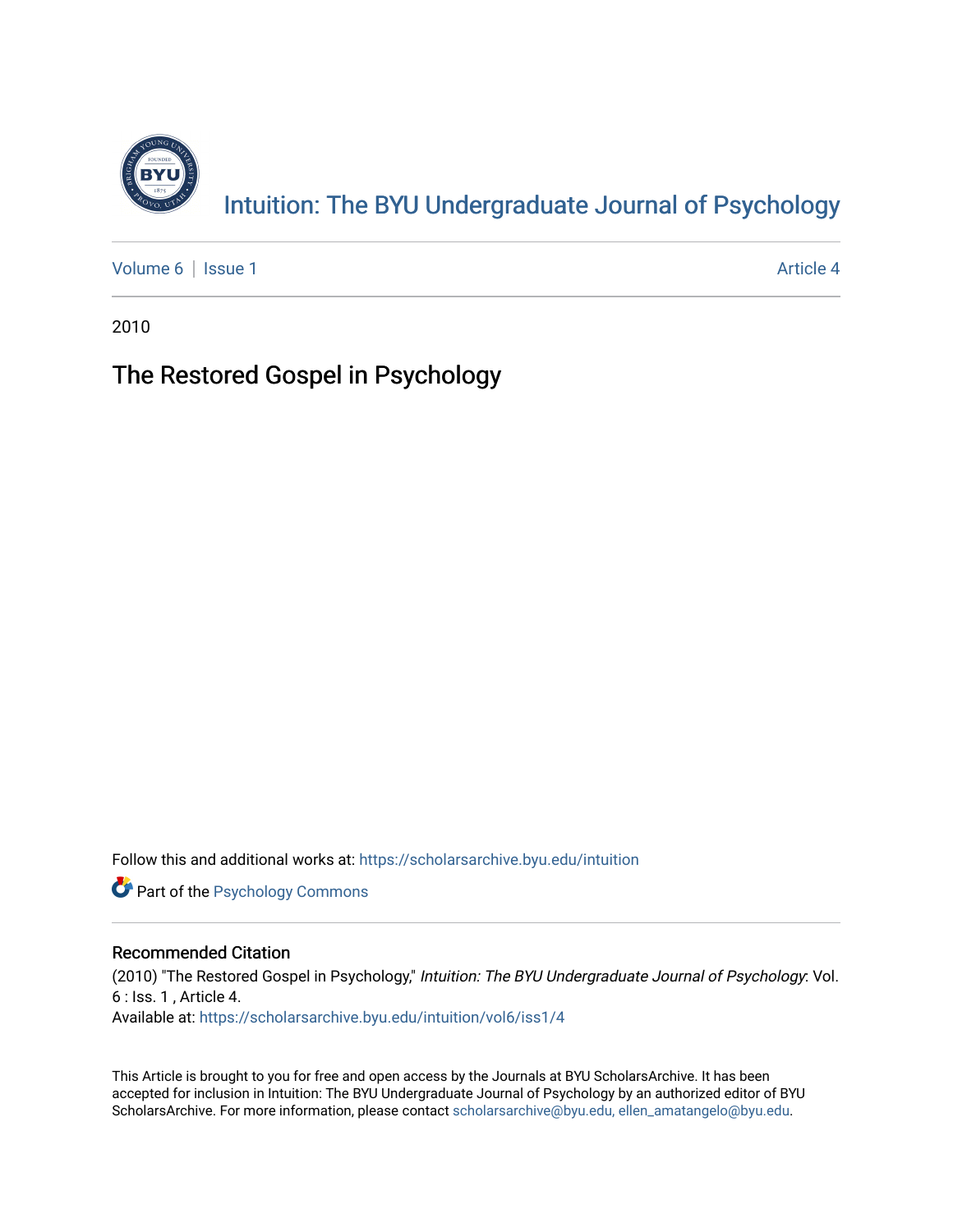Intuition 2010 Vol 6, 19-22

## The Restored Gospel in Psychology

Ann Clawson

**ABSTRACT** Theism is largely absent from contemporary psychology (Slife & Whoolery, 2006). The root assumptions of control, predictability, biological determinism, and moral  $\tau$ elativism inherent in many dominant psychological theories (Slife & Williams, 1995) exclude and contradict knowledge  $\boldsymbol{p}$ rovided by the Gospel of Jesus Christ. It is impossible to fully **in**corporate Gospel doctrines into psychology while operating under these assumptions. Such truths cannot be added onto **m**ethods and theories that inherently oppose them. Thus, **to** be a theist in contemporary psychology, changes must be **made** at the very basic conceptions of human nature and **b**ehavior (Slife & Whoolery, 2006). Prerequisite to any psychological research, theories, or therapy should be the **fou**ndational knowledge of the relationship between the body  $\epsilon$ nd spirit, the importance of agency, and the Atonement and resurrection of Jesus Christ. Building psychology upon these doctrines more accurately captures the unique divine nature  $\bullet$ f each person, illuminates the significance of individual **con**text, and provides a foundation of hope that can lead to **tru**ly transformative change.

Ithough the modern conception of psychology as a  $\boldsymbol{\Lambda}$ natural science is relatively new, past philosophies **demonstrate that the human mind has long been a focus** of scholarly interest. However, contemporary psychology, **dri**ven by a desire for empirical evidence and technological **Example** sexults, has neglected the importance of theism to the audy of the mind, deeming it irrelevant, unpredictable, and outside scientific control (Slife & Fischer, 2000). **Psychologists** cannot blend theism and secular science **Secause** many assumptions inherent in contemporary  $\blacktriangleright$ sychology are incompatible with principles of the Gospel  $\bullet$  Jesus Christ. To be wholly theistic requires foundational **changes.** In order to best characterize human nature, cheism should be rudimentary, not an extension of secular science (Slife & Whoolery, 2006). Specifically, research **numeries** and esset explanation and therapeutic practices **Sould** evolve from assumptions founded in Latter-day Saint (LDS) doctrines of the divine role of the body, the of agency, and the Atonement of Jesus Christ.

## **Nature of the Body**

Revealed knowledge of the role of the body and spirit contradicts many psychological explanations and must be a basic assumption when characterizing behavior. Current deterministic and reductionistic psychological assumptions regard the body as a sufficient explanation of behavior but fail to incorporate the equally necessary component of spirit (Slife & Hopkins, 2005). Rather, as evidenced in the scriptures, because the combination of the spirit and body is an essential characteristic of every human being, both elements are requisite to an adequate conception of human nature. In the Council in Heaven we agreed to follow God's plan, which required coming to earth where our spirit and body became our soul (D&C 88:15). Created in the image of God (Ether 3:15), our bodies are temples that enable us to achieve exaltation. This combination of the spirit and body maximizes our divine potential by allowing us to develop moral character and receive a fullness of joy (D&C 93:34; Packer, 2000). Thus, the body and spirit shape human behavior and individual personality, acting as spiritual and physical reminders of the divine nature of each human being.

Minimizing the relationship between physical and spiritual aspects diminishes understanding of the divine origin of the body and ignores many of the unique capabilities of each person. For example, many psychologists question the origin and presence of "innate" qualities. The scriptures clearly outline some of these "innate qualities" as divinely inherited spiritual gifts (D&C  $46:11-26$ ). These spiritual gifts contribute to each person's unique divine nature and are key components of motivation and behavior. Accordingly, to understand human nature and behavior in a more comprehensive way, theistic psychology should equally consider the spiritual and physical.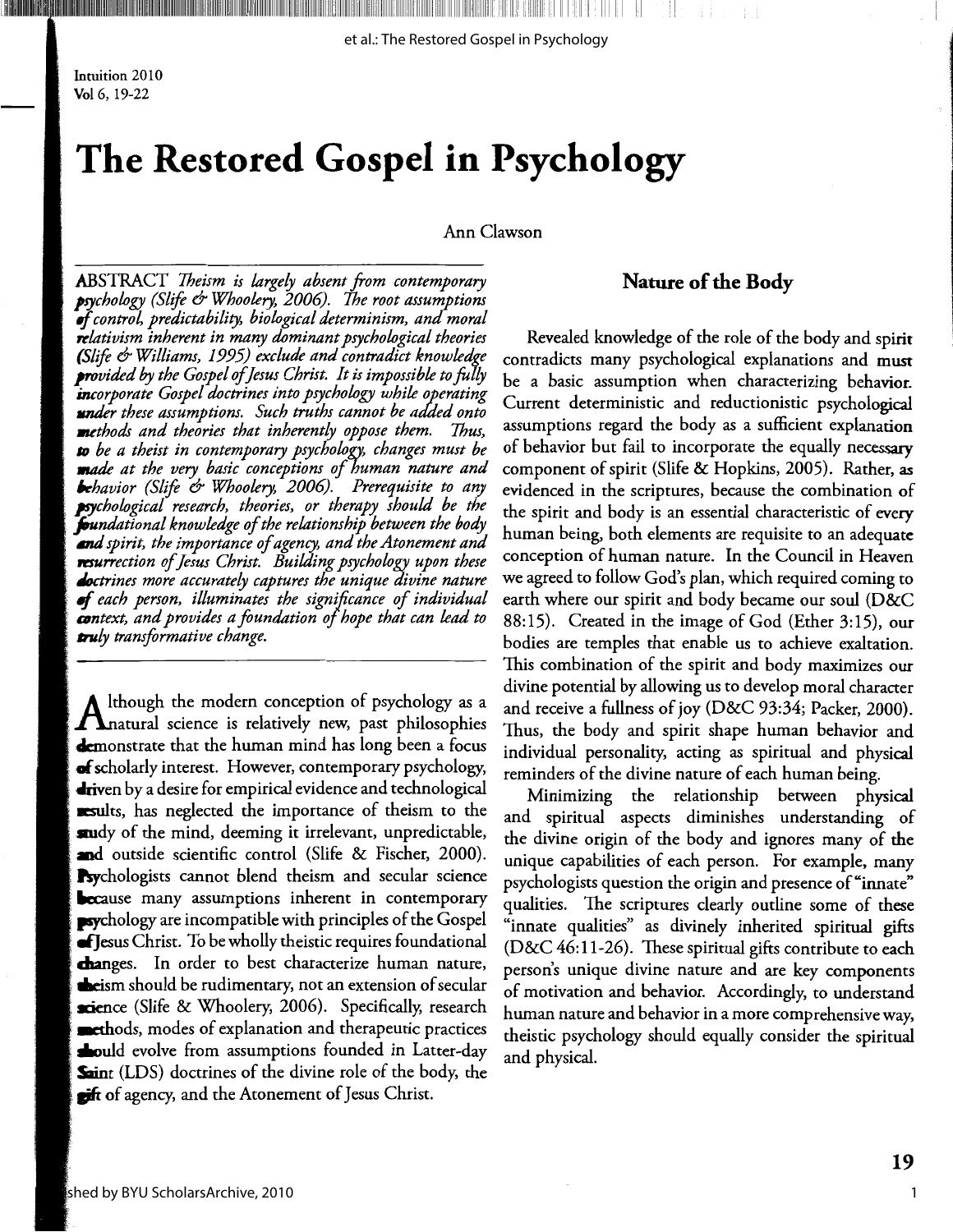## **Ja I -i•i-w, Fall 2010**

## **Human Agency**

1111111 <sup>1</sup> ,<sup>11111111111111111111111111111111111111111111111</sup> <sup>1</sup> 11',',111111, 11111,11111 11111111 II! 111 1 1 , 11. '• 111,

**Crucial** assumptions of pragmatism and the belief that **l:mmao** hchavior can be controlled and predicted underpin **both biological** determinism and most conceptions of the scientific method, and exclude agency (Slife & Williams, **1995).** According to the assumption of biological **determinism,** genetically structured brain mechanisms **and** chemical states regulate and dictate behavior, which is reduced to a matter of stimulus-response conditioning induced by the environment (Malott, 2007). Determinists believe that "what we do is caused both by our nature (our biology) and our nurture (our behavioral/learning history)" and that any other view is "out of date and meaningless" (Mallott, 2007, p. 158). Humans have little control over their choices or real power to change because their circumstances and responses are dictated by their biology. Further, central to this conception of the scientific method is the assumption that human behavior is predictable and controllable because it is governed by universal natural laws. The unique context or personality of each person falls secondary to scientifically invoked principles of behavior. Under these premises, the only limitation to fully understanding human nature is to discover these universal laws (Slife & Williams, 1995). Such views seek to replace the ability to choose, eliminating the fundamental principles of agency and spirituality. Because the non-existence of agency is a basic assumption, agency cannot be appended to research or therapy based on these ideas.

The unique LDS perspective on the premortal existence and purpose of life provides an essential understanding of the role of agency from which any study of human behavior must originate. Joseph Smith taught that agency is a gift from God that facilitates independent thought and action (The Church of Jesus Christ of Latter-day Saints, 2007), fostering the development of personality. Modern revelation teaches that agency is an inherent quality of eternal intelligences and is central to God's plan (Kendrick, 1996). This teaching clarifies that humans have the power to act for themselves and for the future to achieve eternal exaltation (D&C 58:26- 28, 101:78), meaning action is not solely determined by past stimuli and conditioning history. Rather, opposition provided by Satan enables the use of agency and facilitates feelings of joy and sorrow necessary for progression (2 Nephi 2:11). Without agency man "would be no better

than a mechanical contrivance ... could not have acted **for**  himself, but in all things would have been acted upon" (Smith, 1954, p. 49). The ability to act allows man to gain knowledge, experience joy or sorrow, and work to achieve eternal life (D&C 42:61). Because the ability to act is central to earthly existence and eternal happiness, it must also be central to any psychology sensitive to the Gospel of Jesus Christ.

-

Gospel teachings also elucidate the nature of limitations to agency. Based on assumptions of control and predictability, psychologists often reduce events that appear outside of human control to biological or environmental processes. From this perspective, spirituality and moral agency are not thought to account for psychological disorders in which environmental or , electrophysiological processes limit behaviors. Attributing susceptibilities or tendencies to genetics or biological causes and eliminating the power of choice "runs counter to the most fundamental premises of the gospel of Jesus Christ" (Oaks, 1987, p. 94). Granted, the Gospel does not offer a ready explanation for every consequence or disorder. However, it teaches that individuals can have some control or participation in their own life events (Kendrick, 1996).

To apply psychology and conduct therapy or research productively it is essential to view agency as an unqualified divine gift restricted by freedom based on an individual's context (Oaks, 1987). Freedom can be qualified in this life but restriction of freedom does not eliminate agency (Oaks, 1987). For example, if a child is mentally handicapped due to its mother's decisions during pregnancy, the child's freedom is limited mentally due to the actions of another. Fortunately, from a Gospel based perspective, the child can still live a happy life and make choices in the context of their disorder. Thus, through agency life has meaning because each person, based on their unique circumstances, has the ability to make choices and then face the consequences.

Any psychological framework excluding human agency opposes these fundamental doctrines. Without agency, there is no place for the existence of happiness or the potential for meaningful and self-motivated change. Therapy then becomes a setting where therapists manage their client's biology or reinforcement history rather than a process that allows clients to recognize and utilize their agency. Because agency is essential for eternal salvation any study, explanation of behavior or therapeutic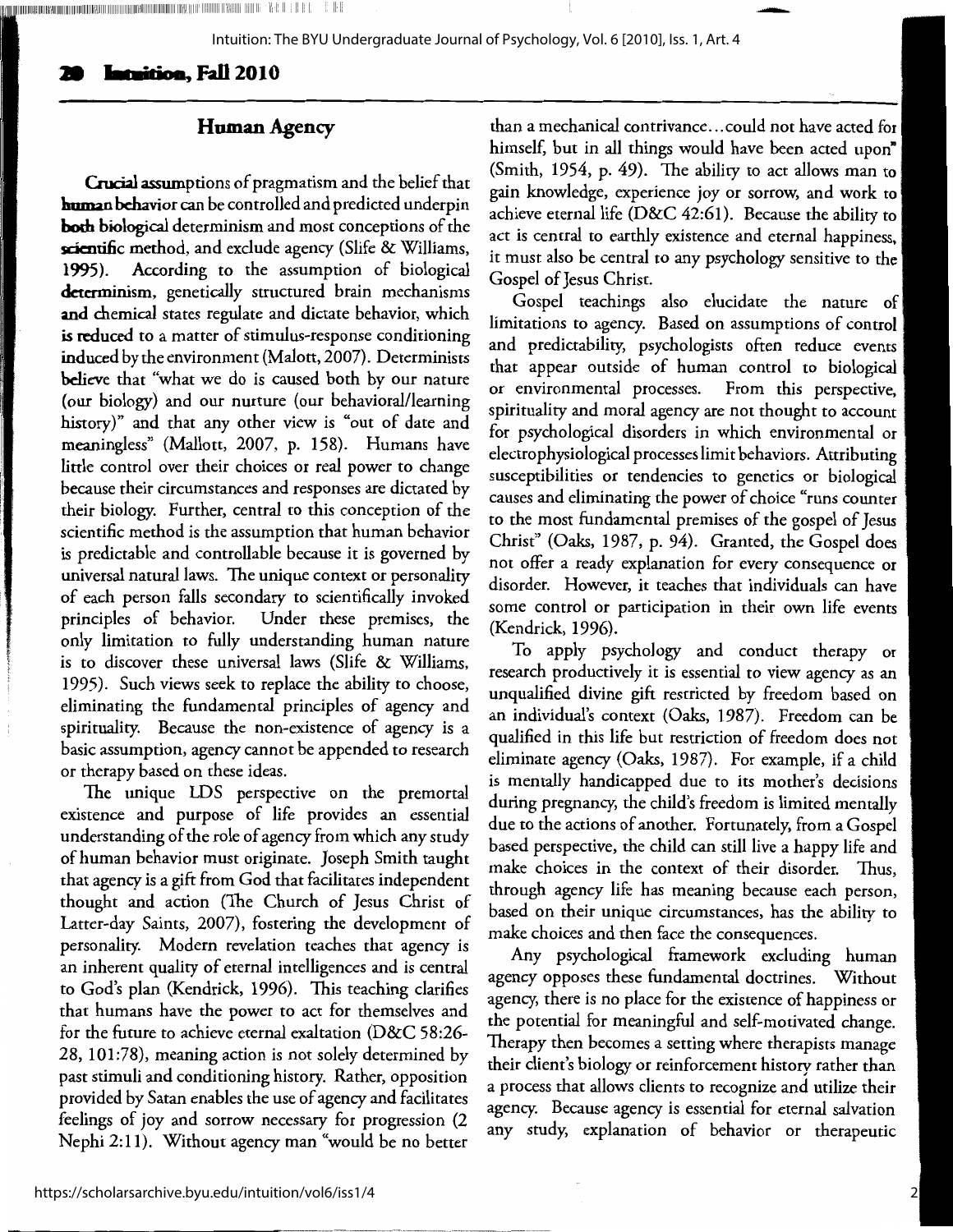D

et al.: The Restored Gospel in Psychology

#### THE RESTORED GOSPEL IN PSYCHOLOGY 21

proach must include agency at its most basic levels.

alam baggana manusia manusia da salah sahiji da

## The Atonement of Jesus Christ

The contemporary psychological perspective necesses an amoral existence without need for an atonement, imately eliminating hope and the potential for genuine ange. Whether an action is correct or incorrect, it is **Exermined** outside of personal control. Consequently, **ora**lity is irrelevant and change is limited (Judd, 2005; **Hiams**, 2005). Without distinct moral choices or the pe that comes through repentance, accountability is necessary. Instead, knowledge is obtained passively, **eaning** progression towards eternal exaltation is **nti**ngent upon chance alone. Under these conditions, an **one**ment is neither pertinent, effective, nor meaningful.

**Alternatively, belief in the atonement and resurrection f Je**sus Christ are fundamental because they include **porality** and provide hope and an eternal perspective cessary for agentic change (Mormon 9:13; 2 Nephi 226-27). The gift of agency is central to God's plan **ecause** it is contingent upon moral responsibility. The ity to choose between moral opposites is meaningful cause it necessitates accountability, making each person  $\blacksquare$ ponsible for their own actions (Articles of Faith 2; 2 **Corinthians** 5:10). The Atonement is, therefore, vital **Secause** it provides redemption from sin through the **bility** to repent. It is powerful in psychology because is effective in any context and accounts for limited streedom, providing hope that anyone can change or **Exercome** challenges through Christ. This hope is a **powerful** motivator that can provide a unique eternal **Perspective to enhance therapy.** The repentance process so expands agency, facilitates personal growth, and **Excre**ases knowledge because it is sustained by individual effort. Any characterization of humans or attempt to **improve** life that is not centered on the Atonement is **Emited in its ability to heal (Gantt, 2003).** 

The doctrine of the resurrection is also fundamental to an adequate psychology because it provides the potential for physical and spiritual perfection. Christ's resurrection shows that the infirmities of the flesh, such as mental and **biological disorders, can and will be overcome.** Joseph **F.** Smith (1954) explained that all the temptations and **infirmities** of the flesh increase our appreciation of the Atonement and prepare us to become perfect like

God. He explained the consequence of materialistic philosophies prevalent in contemporary psychology, stating that "it has become quite popular...for men of wisdom to deny the literal resurrection of the body. [This] doctrine... is fundamental... it cannot be spiritualized or dissolved" (Smith, 1954, p. 265). Every being achieves physical perfection through the resurrection, eliminating determinism. It is also significant that the resurrection "cannot be spiritualized" (Smith, 1954, p. 265), meaning it is a real and physical process that cannot be reduced to a subjective theoretical experience. Minimizing the power of individual change through Christ eliminates the cornerstone of the LDS religion (Ephesians 2:20) and limits the effectiveness of psychology.

## Conclusion

Including theism, particularly as articulated in the LDS understanding of the restored Gospel, can improve the success and development of psychology only if it is foundational in our theories, research, and both methodological and therapeutic practices. The Gospel perspective enhances the ability of psychologists to help others through the Atonement. Moral agency replaces determinism, illuminating the importance of context and individual worth. The LDS viewpoint also reveals the importance of the combination of the body and the spirit in understanding divine nature and behavior. To live the Gospel fully, the spiritual and secular cannot be compartmentalized. Although theism does not provide every answer, it provides fundamental truths upon which psychology can and must be redefined. Although it may be unpopular and involves significant changes, truly being a theist in psychology requires a serious re-evaluation of and critical reflection on the contemporary psychological perspective. Conforming to current assumptions and fully maintaining Gospel truths is impossible; such knowledge cannot be ignored or added to faulty assumptions. Doing so diminishes the effectiveness of psychology and perpetuates a discipline based on limited assumptions.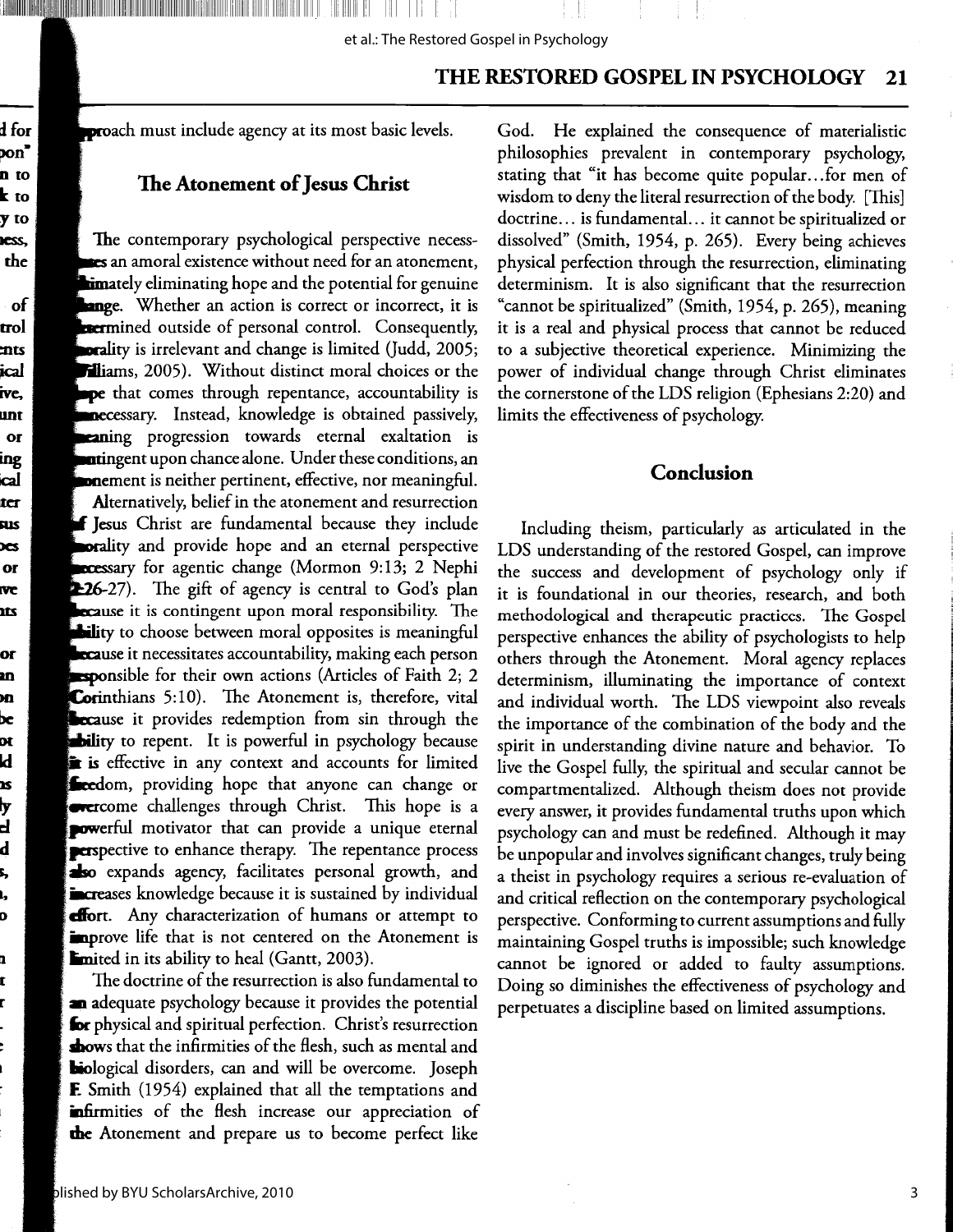## **22 Intuition, Fall 2010**

## References

;lllillllllllllllllllllllll!lllillllllllllllllllllllllllllll!llllllllllll!lllllllllllllllllllllll!lllllllllll!lllllllllllllllil'll!!llllll!lllllilllll!!illlllil 111111 :111,1 ; 111!

- The Church of Jesus Christ of Latter-day Saints. (2007). *Teachings of the presidents of the Church: Joseph Smith.*  Salt Lake City, UT: Bookcraft.
- Gantt, E. E. (2003). Hedonism, suffering, and redemption: The challenge of a Christian psychotherapy. In A. P. Jackson, L. Fischer, & D. R. Dant (Eds.), *Turning Freud upside down: Gospel perspectives on psychotherapy's fundamental problems* (pp. 116-142). Provo, UT: Brigham Young University Press.
- Judd, D. K. (2005). Moral agency. In A. P. Jackson, L. Fischer, & D. R. Dant (Eds.), *Turning Freud upside down: Gospel perspectives on psychotherapy's fondamental problems* (pp. 116-142). Provo, UT: Brigham Young University Press
- Kendrick, L. L. (1996, March). Our moral agency. *Ensign,,* 28.
- Malott, R. W. (2007). Opinion: Are women, people of color, Asians, and Southern Europeans inherently inferior to North-European males? A history of biological determinism--A cultural, spiritual and intellectual disgrace--and the implications for understanding 'mental illness'. *Behavior and Social Issues, 16,* 134-69.
- Oaks, D. H. (1987). Free agency and freedom. *Devotional and Fireside Speeches,* 1987-88, 1-17.
- Packer, B. K. (2000, November). Ye are the temple of God. *Ensign*, 72-74.
- Smith, J. F. (1954). *Doctrines of salvation* (Vols. 1-2). Salt lake City, UT: Bookcraft.
- Slife, B. D., & Williams, R. N. (1995). *What's behind the research? Discovering hidden assumptions in the behavioral sciences.* Thousand Oaks, California: Sage Publications.
- Slife, B. D., &Fisher,A. (2000). Modern and postmodern approaches to the free will/ determinism dilemma in psychotherapy. *Journal of Humanistic Psychology, 40,*  80-107. doi:10.1177/0022167800401008
- Slife, B. D., & Hopkins, R. H. (2005). Alternative assumptions for neuroscience: Formulating a true monism. In B. D. Slife, J. Reber, & F. Richardson (Eds.), *Critical thinking about psychology: Hidden assumptions and plausible alternatives* (pp. 121- 147). Washington, D.C.: American Psychological Association Press.
- Slife, B. D., & Whoolery, M. (2006). *Aie* psychology's main methods biased against the worldview of many religious people? *journal of Psychology & Theology, 34,*  217-231.
- Williams, R. N. (2005). Agency: Philosophical and spiritual foundations for applied psychology. In A. P. Jackson, L. Fischer, & D. R. Dant (Eds.), *Turning Freud upside down: Gospel perspectives on psychotherapy's fondamental problems* (pp. 116-142). Provo, UT: Brigham Young University Press.

4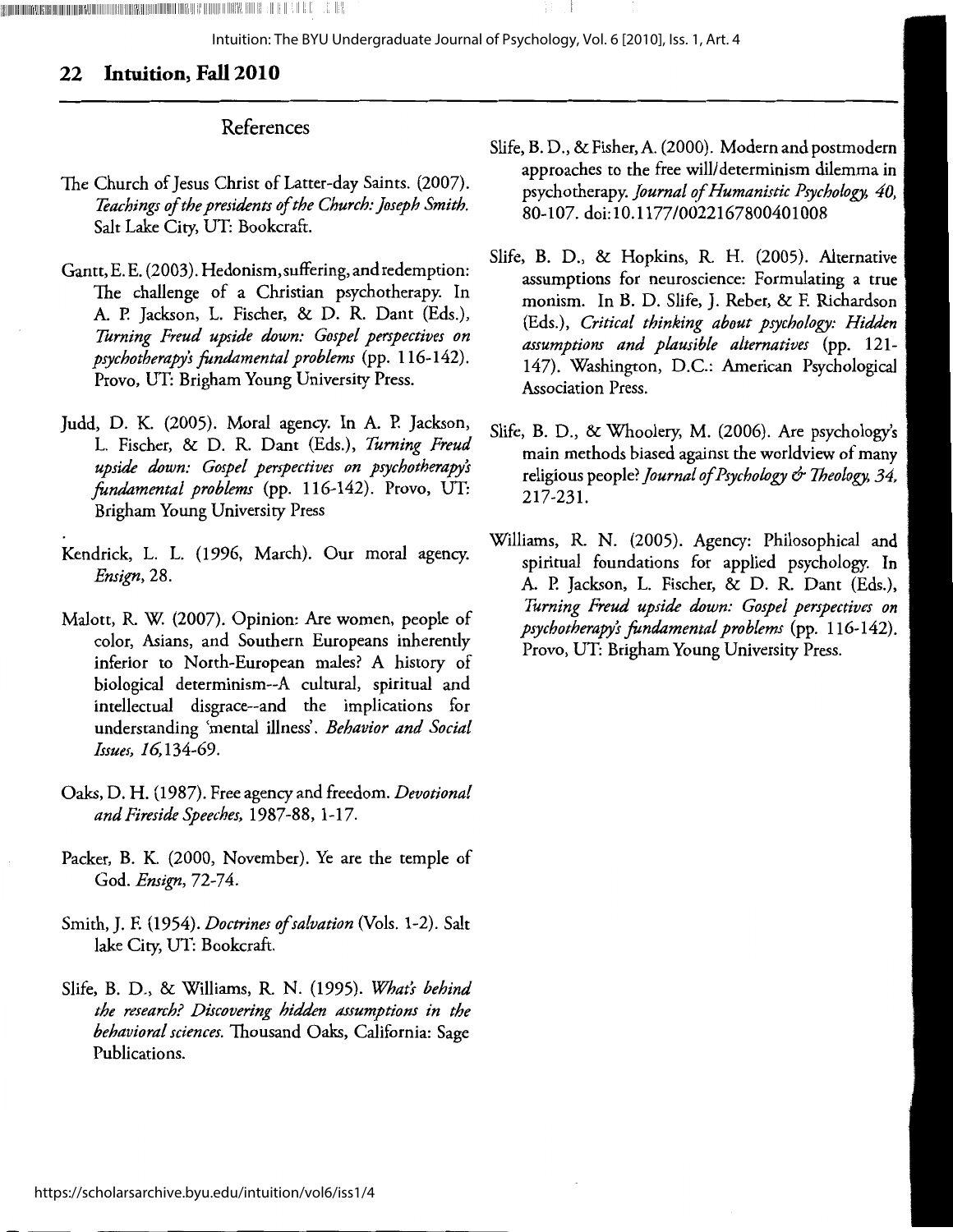muition 2010  $-6, 23-29$ 

m in О,

ĸ

x XD,

n l-

2ł

ŕs

IJ

ŧ,

d

D

),

Æ ).

# **Flirting with Psychology: A Measure of** Flirtation

Peter Clayson and McKenna Dutcher

**AB**STRACT Flirtation is an indicator of romantic interest that is frequently researched; however, there is no current **Exp**chometrically-validated self-report measure of flirtation. **To** meet this need, the I'm Too Flirtatious Scale (I2FS), a **10-**item measure of flirtatious non-verbal behaviors, was **Leve**loped using a 4-point Likert scale and administered to  $\bullet$  convenience sample of 150 students at Brigham Young **Un**iversity. The I2FS had high internal consistency ( $\alpha$  = **82**), but a relatively low content validity ratio (all items  $\geq$  .20). Principle component analysis revealed one primary **Lector** corresponding with flirtatious nonverbal behaviors. **Lek**en together, the I2FS provides a relatively homogeneous and psychometrically-valid measure of flirtation.

 $\boldsymbol{\Gamma}$ lirtation expresses sexual interest and often represents<br> $\boldsymbol{\Gamma}$  the beginning of a sexual pursuit (O'Farrell, Rosenthal,  $\&$  O'Neal, 2003). Both men and women perceive these **type**s of social interactions differently; what may be a casual interaction to one may be perceived as flirtation or sexual harassment to another (Henningsen, Henningsen,  $\&$  Valde, 2006). The beginnings of these interactions seem to stem more from nonverbal communication than **from** direct verbal cues; as a result, this study will focus on  $\bullet$  onverbal communication to probe flirtatious interactions Grammer, Kruck, Juette, & Fink, 2000). It is important **to kn**ow not only what people perceive as flirtation, but **s** to understand how people flirt, in order to appreciate **evenues** of communication within courtship.

Research consistently describes flirtation as the degree which one utilizes suggestive haptic (i.e., tactile) interaction or other nonverbal messages to communicate **a** desire for increased relational intimacy (Abrahams, Suggestive haptic interaction is defined as 1994). **cou**ching an individual to convey a sexually provocative sumessage of interest and attraction. Suggestive nonverbal communication is defined as messages intentionally sent **thro**ugh appearance, mood setting, and body language,

with the intention to communicate a desire for increased personal intimacy.

Many scholars assert that there is no nonverbal communication more powerful than touch and that touch is the predominate language of flirtation (Thayer, 1986; Lee & Guerrero, 2001; Quiles, 2003; Renninger, Wade, & Grammer, 2004; Ryan & Mohr, 2004; Henningsen et al., 2006). Burgoon, Walther, and Baesler (1992) noted that not only is touch highly arousing, but also that it is "one of the most provocative yet least understood" nonverbal behaviors (p. 237). Both sexes perceive suggestive physical contact, even forms of physical aggression or force, such as playful shoving, punching, throwing, slapping, and inflicting pain, to be a method of flirtation (Ryan & Mohr, 2005). Because touch conveys messages of affection, love, and flirtation, it is used to foster positive relationships (Lee & Guerrero, 2001).

Although touch is the most powerful form of nonverbal communication, individuals use other nonverbal cues when flirting, such as eye contact, facial expressions and nodding. For example, Renninger et al. (2004) found that males were less likely to approach the other sex to make sexual advances without first being cued by facial Similarly, Moore (1985) observed that expressions. initial courtship was cued by behaviors such as glancing, primping, smiling, nodding, and leaning forward. Indeed, one study found nonverbal communication to be the key in maintaining the attention and interest of the other sex during courtship (Grammer et al., 2000; Renninger et al., 2004). Female nonverbal behavior directs courtship settings and male responses, while male nonverbal behavior is used to display aspects of himself, such as his status, health, strength, and intelligence (Grammer et al., 2000; Renninger et al., 2004).

There is no consensus in the research literature as to how flirtation should be measured, and to date, no research has constructed and psychometrially-validated a self-report measure of flirtation. For example, Downey

5

23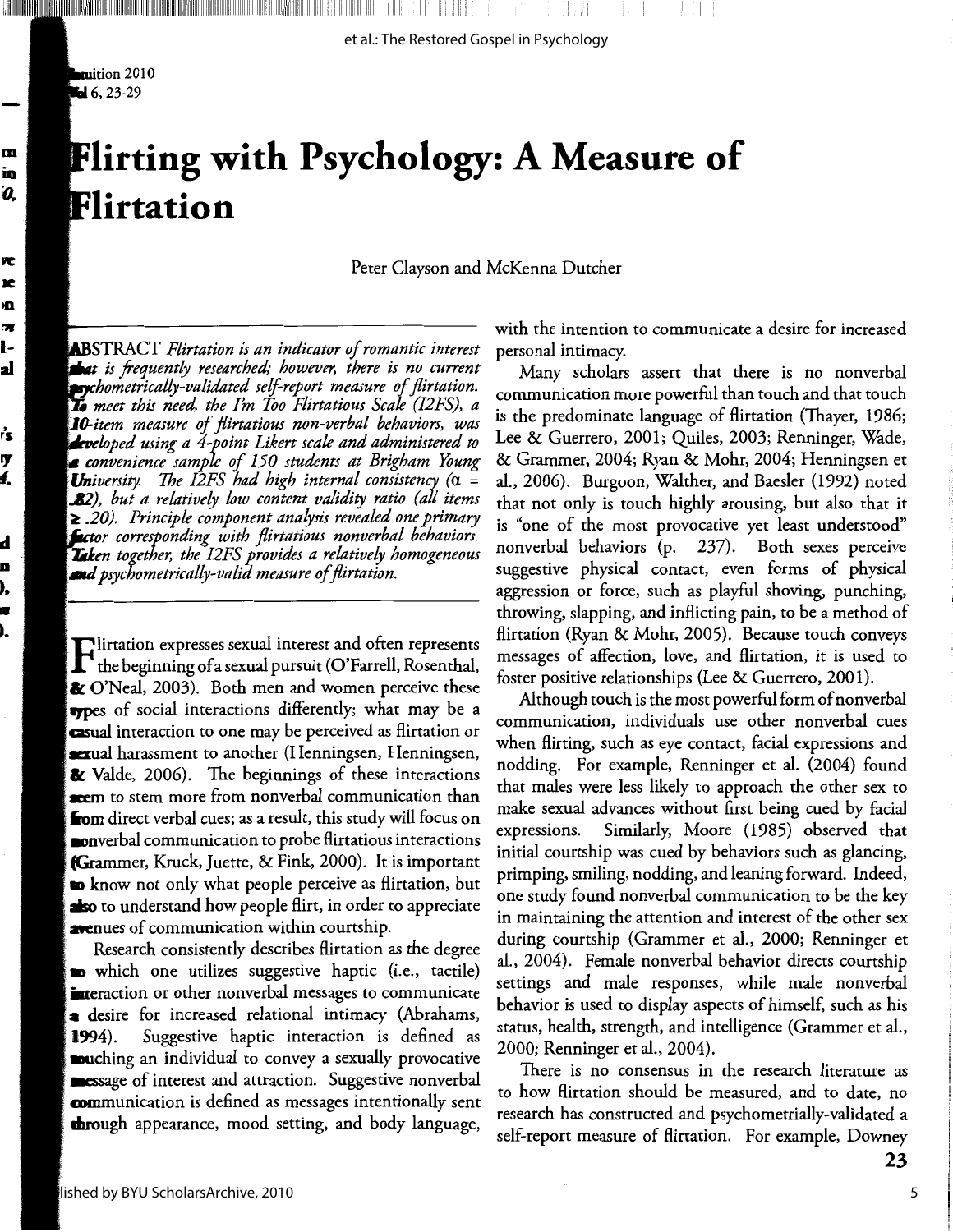"11111111111111111111111111111111111111111111111111111111111111111111111111111 <sup>1</sup> 1111111111111111111111111,111 <sup>1</sup> 111 **111** 111

Intuition: The BYU Undergraduate Journal of Psychology, Vol. 6 [2010], Iss. 1, Art. 4

## **24 Intuition, Fall 2010**

and Vitulli (1987) investigated the likelihood of male and female college students to reciprocate and pursue flirtatious cues by using a self-report questionnaire involving hypothetical situations. Expounding upon this research, O'Farrell et al. (2003) examined the correlation between relationship satisfaction and responsiveness to a non-mate's flirtation using videotaped self-introductions. In 1994, Abrahams examined the perceptual dimensions with which men and women judge flirtation episodes involving both nonverbal and verbal cues using a selfreport questionnaire involving hypothetical situations. *As* can be seen from these studies, flirting can be measured through vignettes, coded videotapes, and assessments of personal interactions; however, no research has constructed a reliable self-report measure of flirtation. The purpose of this study, therefore, was to create a measure of flirtation and test its factor structure, internal consistency, and validity to determine its utility for use in future studies quantifying flirtatious behaviors.

## **Method**

#### **Participants**

Participants consisted of a convenience sample of 150 single Brigham Young University (BYU) students. The sample included 64 males between the ages of 18 and 26 years ( $M = 21$ ,  $SD = 2.16$ ) and 86 females between the ages of 18 and 54 years (M = 19, SD = 3.94). Both sexes were equally represented,  $\chi$ 2 (1, N = 150) = 3.23, p = .07. The questionnaire was administered via an online thirdparty website called Qualtrics (www.qualtrics.com) to participants from a BYU Psychology 111 course or from a networking website: Facebook (www.facebook.com).

## **Item Construction**

The I'm Too Flirtatious Scale was created from an item pool of 30 questions. Ten items were selected from the 30-item pool based on the content validity ratio (CVR), calculated with the relevancy ratings of 21 panelists in an undergraduate psychological testing course (see Appendix A for the final questionnaire). Items with a CVR> .20 were included (see Table 1). I terns were rated on a 4-point Likert scale ranging from 1 (strongly agree) to 4 (strongly disagree). Five items were negatively worded and reverse scored to control for agreement bias. Item presentation

#### Table 1

*Content Validity Ratio* 

| Item                                    | <b>CVR</b> |
|-----------------------------------------|------------|
| Touch arm during<br>conversation        | 0.70       |
| Dress to impress                        | 0.30       |
| "Footsies"                              | 0.20       |
| Romantic<br>Atmosphere                  | 0.40       |
| Body language as<br>sexually attractive | 0.70       |
| Cuddling                                | 0.30       |
| Arm around the<br>shoulder              | 0.20       |
| Touch the lower<br>back                 | 0.20       |
| Stand closer                            | 0.90       |
| Body language to<br>get attention       | 0.70       |

was also randomized to control for order effects. **Statistical Analysis** 

Cronbach's alpha was used to ascertain the internal consistency of the questionnaire (Cronbach, 1951). The factor structure of the I2FS was examined using principle components analysis. We selected factors based on inspection of the eigenvalues, examination of the scree plot deflection, and interpretability. Pearson bivariate correlations were used to identify relationships among questions to clarify the factors of the factor analysis. All data were analyzed using SPSS 16.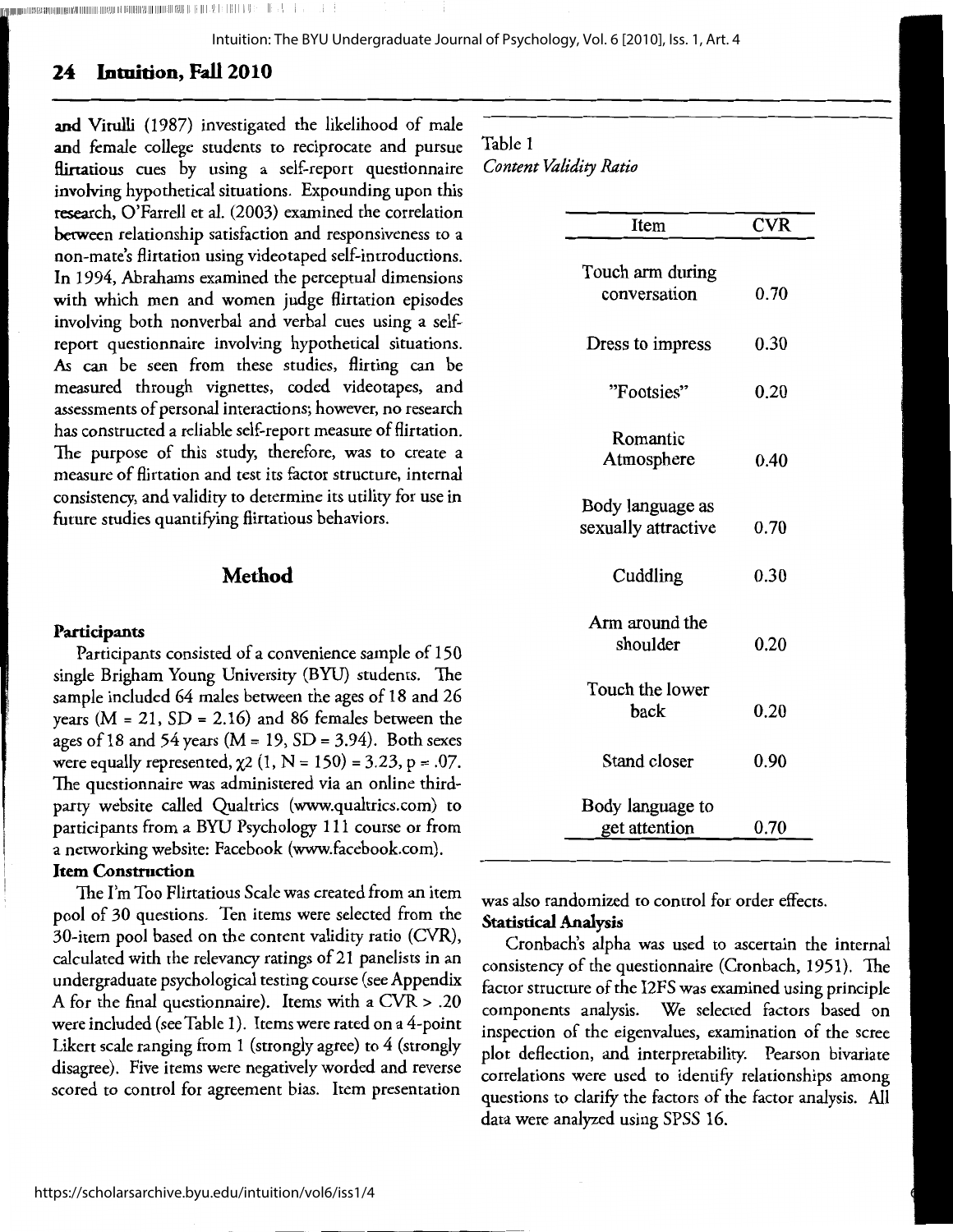## Table 2

**Com**ponent Matrix

| Item                                                 |      | Component Component Componen |         |
|------------------------------------------------------|------|------------------------------|---------|
|                                                      | 1    | 2                            | 3       |
| Touch arm<br>during<br>conversation                  | 0.67 | 0.10                         | 0.18    |
| Dress to<br>impress                                  | 0.65 | $-.31$                       | $-0.29$ |
| "Footsies"                                           | 0.43 | 0.09                         | 0.71    |
| Romantic<br>Atmosphere                               | 0.77 | 0.19                         | $-.02$  |
| <b>Body</b><br>language as<br>sexually<br>attractive | 0.61 | $-.50$                       | $-.03$  |
| Cuddling                                             | 0.38 | 0.62                         | $-.29$  |
| <b>Arm</b> around<br>the shoulder                    | 0.51 | $-.01$                       | 0.47    |
| Touch the<br>lower back                              | 0.67 | $-.40$                       | $-.17$  |
| <b>Stand closer</b>                                  | 0.73 | 0.03                         | $-.16$  |
| <b>Body</b><br><b>language</b> to<br>set attention   | 0.67 | 0.39                         | $-.16$  |

l**lilligi lilligi lilligi lilligi lilligi lilligi lilligi lilligi lilligi lilligi lilligi lilligi lilligi i 11** II

## **Results**

#### **Factor Structure**

Principle components analysis revealed <del>ee</del> factors with eigenvalues greater than 1 (eigenvalues **3.87,** 1.11, and 1.01) that accounted for 59.84% of **e va**riance (see Tables 2-3). This three-factor solution

was inconsistent with the deflection in the scree plot that indicated only one primary factor (see Figure 1). Given that two of the factors had eigenvalues just over one, that the deflection in the scree plot indicated one primary factor, and that all of the items had primary loadings on the first factor except the cuddling item (see Table B2), we interpreted these results to indicate there is only - one primary factor that accounted for 38.72 % of the variance in the I2FS and appeared to correspond with overall nonverbal flirtatious behaviors.

## **Reliability**

Cronbach's alpha indicated the test's internal consistency was highly reliable ( $\alpha$  = .82; see Table 4). A Pearson bivariate analysis revealed 37 of 45 correlations were significant, indicating a strong linear relationship between the majority of test items (p < .05; see Table BS). **Validity** 

One item had very high content validity ( $\geq .90$ ) as measured by the CVR, three items had adequate content validity (.70  $\ge$  .79), and six items had low content validity  $( \leq .59;$  see Table 1). Forty-nine percent of participants correctly identified the construct being measured (i.e., flirtation), indicating that the test had low face validity.

### **Discussion**

Due to the absence of a psychometrically-validated measure of flirtation, we created the I2FS and examined its psychometric properties and factor structure. The I2FS had high internal consistency and reliability. Principle component analysis and examination of the scree plot deflection revealed that the I2FS consisted of one primary factor. This factor (nonverbal communication) had a high correlation between the items. This suggested that the majority of the variance between test items captured the broad domain of nonverbal communication well. However, test items did not discriminate between the domains of haptic interaction and nonverbal cues. Although haptic interaction is inherently a part of nonverbal communication, more pellucid items could result in greater discriminability between these two hypothesized factors.

A potential variable that may have influenced ratings on the I2FS is attraction. Individuals may be more likely to flirt with those to whom they are attracted. As <sup>a</sup> result, the relationship status of participants may also be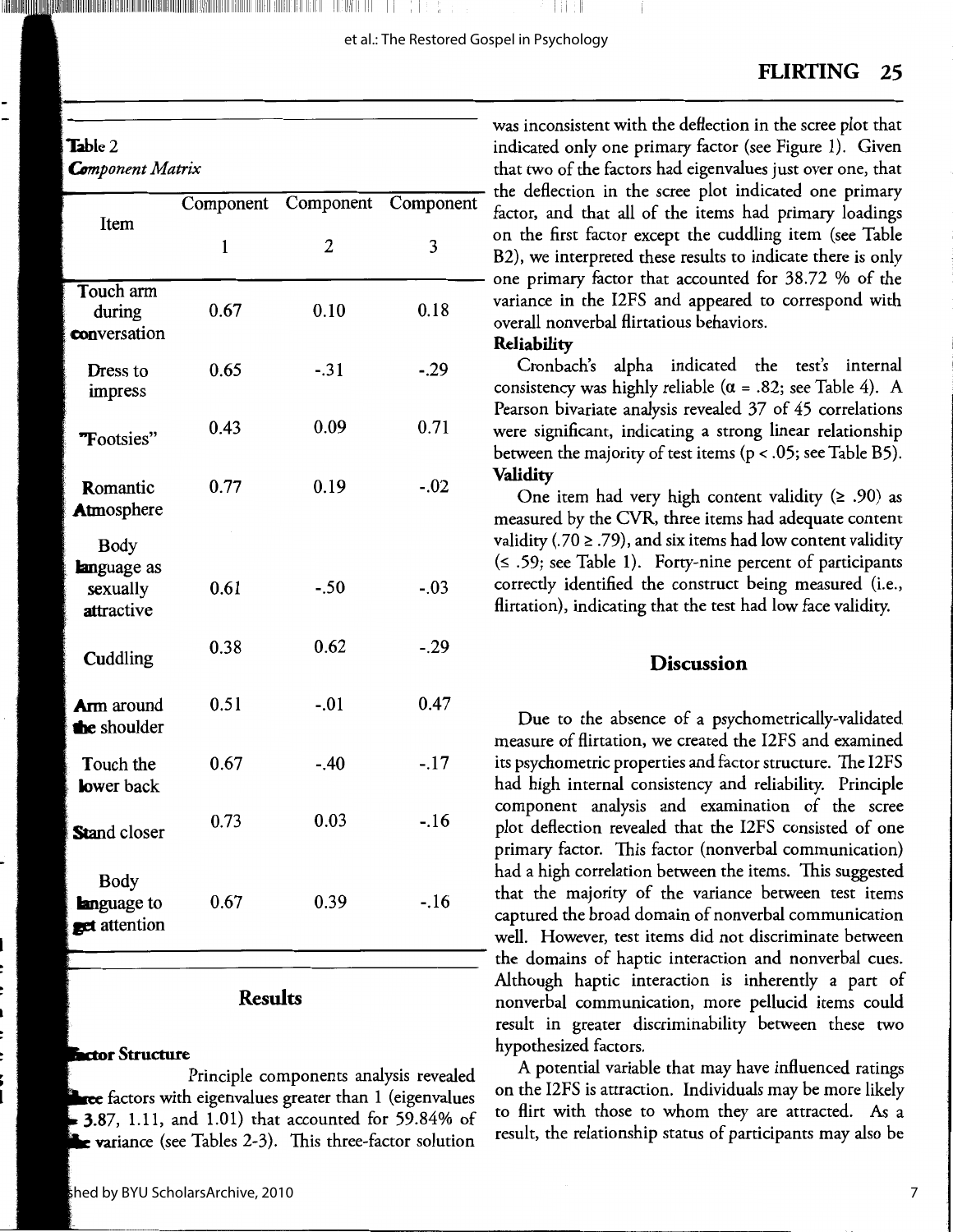## **26 Intuition, Fall 2010**

1,llllllllllllllllllllllllllilllllllllillllllllllllllllllllllllllllllllllllllllllllllllllllllllllllllllllllllllllll!ll l:1111!!11: lililll1 II I II.

| Component                                   |       | Initial Eigen values                 |              | <b>Extraction Sums of Squared Loadings</b> |                                      |              |
|---------------------------------------------|-------|--------------------------------------|--------------|--------------------------------------------|--------------------------------------|--------------|
|                                             | Total | $\overline{\frac{0}{6}}$<br>Variance | Cumulative % | Total                                      | $\overline{\frac{0}{6}}$<br>Variance | Cumulative % |
|                                             |       |                                      |              |                                            |                                      |              |
| Touch arm<br>during<br>conversation         | 3.87  | 38.72                                | 38.72        | 3.87                                       | 38.72                                | 38.72        |
| Dress to<br>impress                         | 1.11  | 11.10                                | 49.78        | 1.11                                       | 11.10                                | 49.78        |
| "Footsies"                                  | 1.01  | 10.07                                | 59.84        | 1.01                                       | 10.07                                | 59.84        |
| Romantic<br>Atmosphere<br><b>Body</b>       | 0.84  | 8.43                                 | 68.27        |                                            |                                      |              |
| language as<br>sexually<br>attractive       | 0.77  | 7.73                                 | 76.00        |                                            |                                      |              |
| Cuddling                                    | 0.63  | 6.26                                 | 82.26        |                                            |                                      |              |
| Arm around<br>the shoulder                  | 0.51  | 5.06                                 | 87.32        |                                            |                                      |              |
| Touch the<br>lower back                     | 0.48  | 4.76                                 | 92.08        |                                            |                                      |              |
| Stand closer                                | 0.43  | 4.33                                 | 96.41        |                                            |                                      |              |
| <b>Body</b><br>language to<br>get attention | 0.36  | 3.59                                 | 100.00       |                                            |                                      |              |

 $%$  = Percentage

a limitation, because individuals in relationships may be less likely to flirt due to relationship commitment. We did not include a measurement of how attraction can influence nonverbal behaviors and the level of participant involvement in current relationships, which may have resulted in inaccuracies in the findings.

Another source of error may have been the non-expert panelists for the CVR. Panelists consisted of students from an undergraduate psychological testing course who, while

probably periodically engaging in flirtatious activities, are not experts in the field. These student panelists rated few items as essential, which may be largely attributed to the conservative nature of not only the religious university but also the panelists previous exposure to the construct. In addition, the sexually themed items possibly led some panelists to feel uncomfortable, which also may have biased responses.

Despite these sources of error, the l2FS represents the

8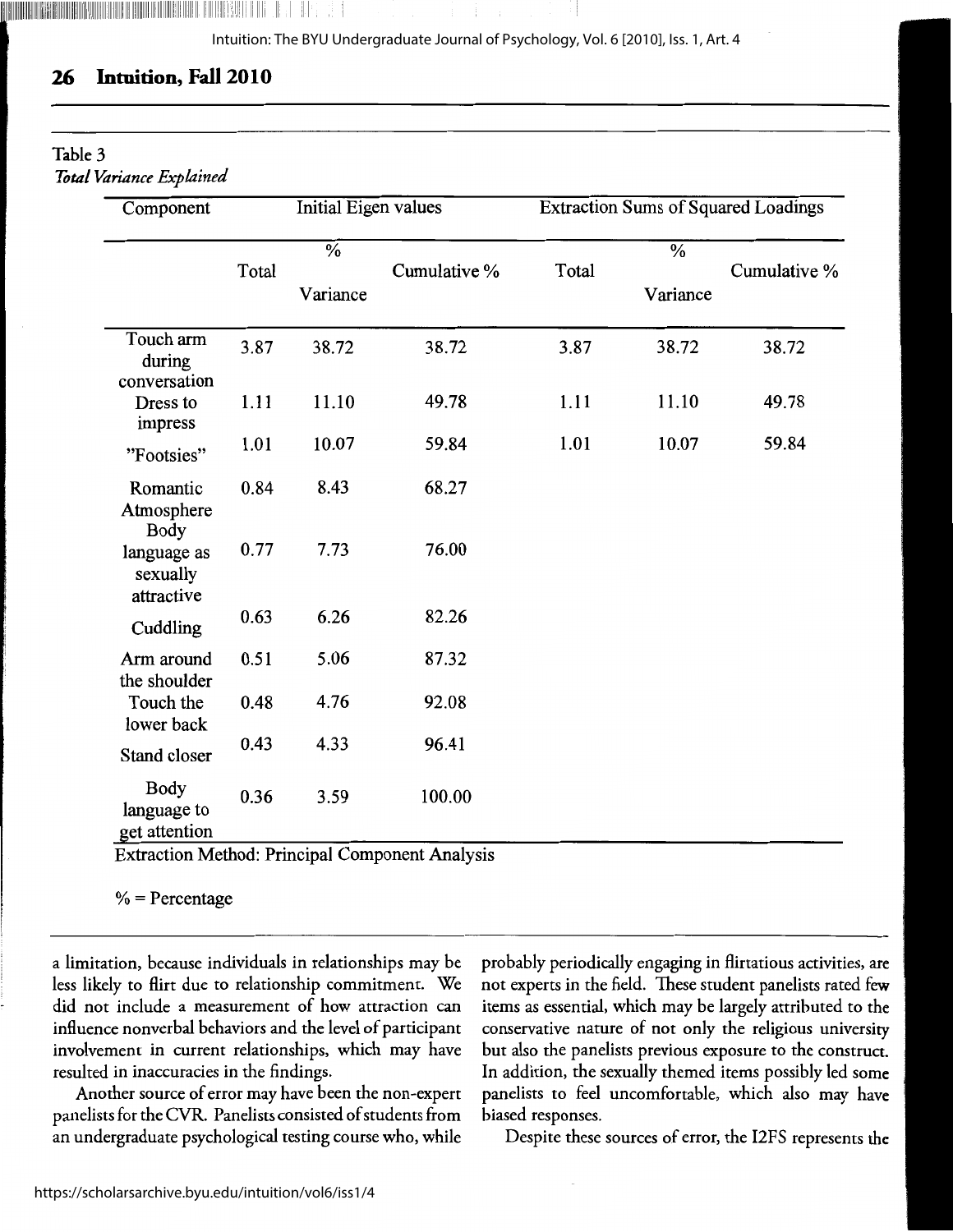#### et al.: The Restored Gospel in Psychology

## Table 4 **Cronbach's Alpha** Cronbach's

| Cronbach's<br>alpha | Crondach s<br>alpha<br>standardized | N  |
|---------------------|-------------------------------------|----|
| 0.82                | 0.82                                | 10 |

**'1st** empirically supported measure of flirtation; therefore, **i** is worthwhile to improve this measure. This scale only sampled Brigham Young University students; further **stu**dies must be conducted to improve external validity. **After** further developing the I2FS, it may be used in studies **of** sexual harassment. Instigators of sexual harassment **may** not recognize their actions as sexual advances, but rather as flirtatious. However, increasing the number of questions and editing of the established questions would **fur**ther discriminate between the two domains of haptic interaction and nonverbal communication. It may also be **requisite** to add more questions to assess further domains incorporated by flirtation, such as verbal communication.

The aim of the I2FS was to measure flirtation **accurately** and reliably. The I2FS proved to be highly **rel**iable. Further research is necessary not only to validate **this** measure, but also to incorporate more domains into **the** hypothetical construct of flirting, such as attraction **and** relationship status, giving a broader analysis of flirtation.

**C llf C**  y t. **C e** 

**e**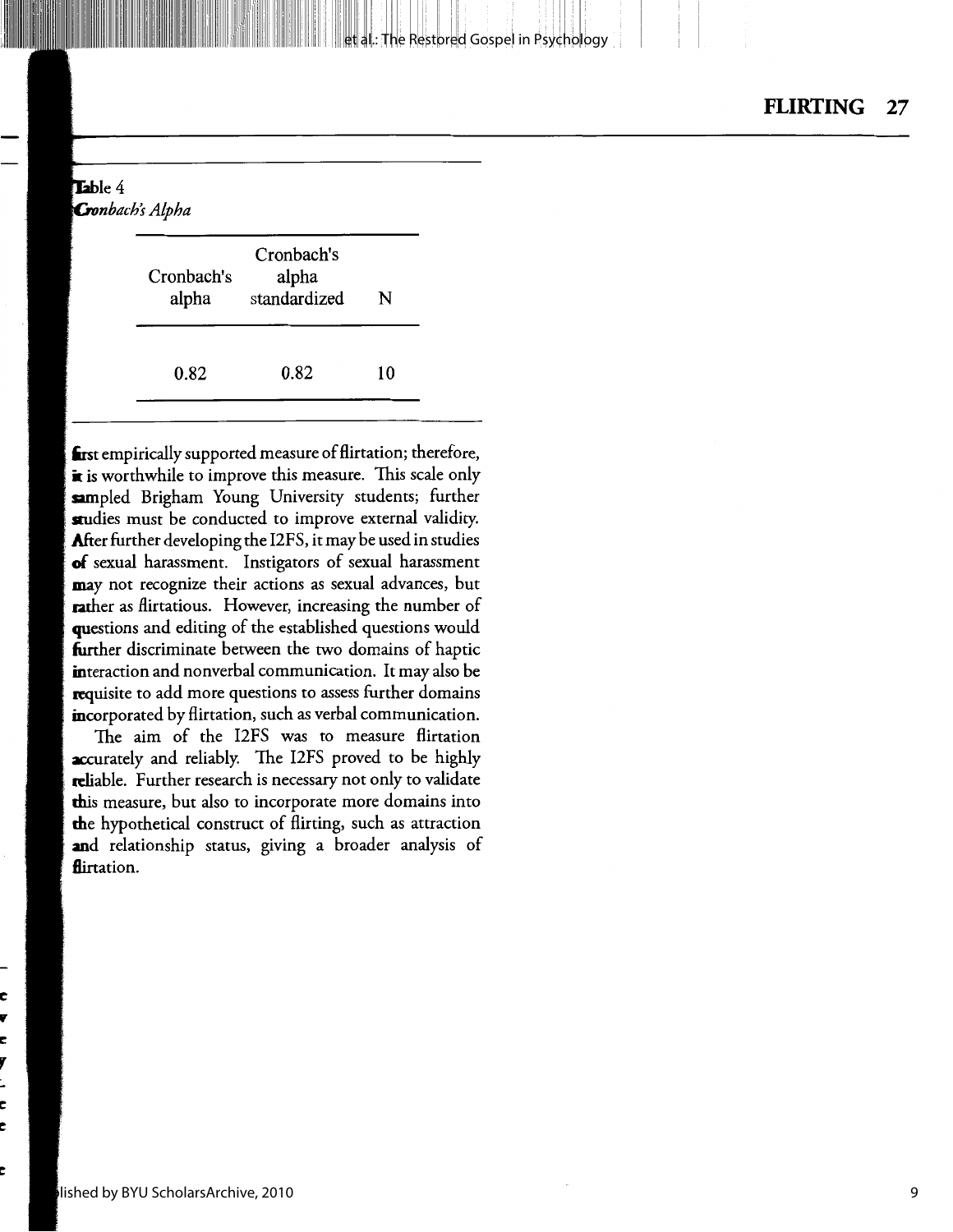[lll',Hlllllil',llllllllllllllllllllllllllllllillll!lllllllllllllllllllllllllllllllllllll!lll!ll llll!lllll1IHl!IIIIIIII 1!1 I 1'11. 

Intuition: The BYU Undergraduate Journal of Psychology, Vol. 6 [2010], Iss. 1, Art. 4

## **28 wwi•ioa, Fall 201 o**

**AppmdixA**   $\Gamma$ *m* Too Flirtatious Scale

Demographics

**What** is your sex? Male Female **What** is your age? **What** year are you at Brigham Young University? What is your major?

## Questions

|                                                      |          | In my interaction with a person of interest, I often touch his or her arm during conversation. |                          |
|------------------------------------------------------|----------|------------------------------------------------------------------------------------------------|--------------------------|
| <b>Strongly Agree</b>                                | Agree    | Disagree                                                                                       | <b>Strongly Disagree</b> |
|                                                      |          |                                                                                                |                          |
|                                                      |          | When I dress in the morning, I do NOT use my clothing to impress a person of interest.         |                          |
| <b>Strongly Agree</b>                                | Agree    | Disagree                                                                                       | <b>Strongly Disagree</b> |
|                                                      |          |                                                                                                |                          |
|                                                      |          | When under a table, I playfully rub the leg of a person of interest with my foot ("Footsies"). |                          |
| <b>Strongly Agree</b>                                | Agree    | Disagree                                                                                       | <b>Strongly Disagree</b> |
|                                                      |          |                                                                                                |                          |
|                                                      |          | I do NOT create a romantic atmosphere when with a person of interest.                          |                          |
| <b>Strongly Agree</b>                                | Agree    | Disagree                                                                                       | <b>Strongly Disagree</b> |
|                                                      |          | I use body language to project myself as being sexually attractive.                            |                          |
| <b>Strongly Agree</b>                                | Agree    | Disagree                                                                                       | <b>Strongly Disagree</b> |
|                                                      |          |                                                                                                |                          |
| I do NOT enjoy cuddling with a person of interest.   |          |                                                                                                |                          |
| <b>Strongly Agree</b>                                | Agree    | Disagree                                                                                       | <b>Strongly Disagree</b> |
|                                                      |          |                                                                                                |                          |
|                                                      |          | I intentionally place my arm around the shoulder of a person of interest to communicate my     |                          |
| interest in him or her.                              |          |                                                                                                |                          |
| <b>Strongly Agree</b>                                | Agree    | Disagree                                                                                       | <b>Strongly Disagree</b> |
|                                                      |          |                                                                                                |                          |
|                                                      |          | I do NOT touch the lower back of a person of interest to convey messages of attraction.        |                          |
| <b>Strongly Agree</b>                                | Agree    | Disagree                                                                                       | <b>Strongly Disagree</b> |
| I stand closer to those to whom I am more attracted. |          |                                                                                                |                          |
|                                                      | Agree    | Disagree                                                                                       | <b>Strongly Disagree</b> |
| <b>Strongly Agree</b>                                |          |                                                                                                |                          |
|                                                      |          | I do NOT use body language to get attention from a person of interest.                         |                          |
| <b>Strongly Agree</b>                                |          |                                                                                                |                          |
| Agree                                                | Disagree | <b>Strongly Disagree</b>                                                                       |                          |
|                                                      |          |                                                                                                |                          |

What do you think this questionnaire is trying to measure?